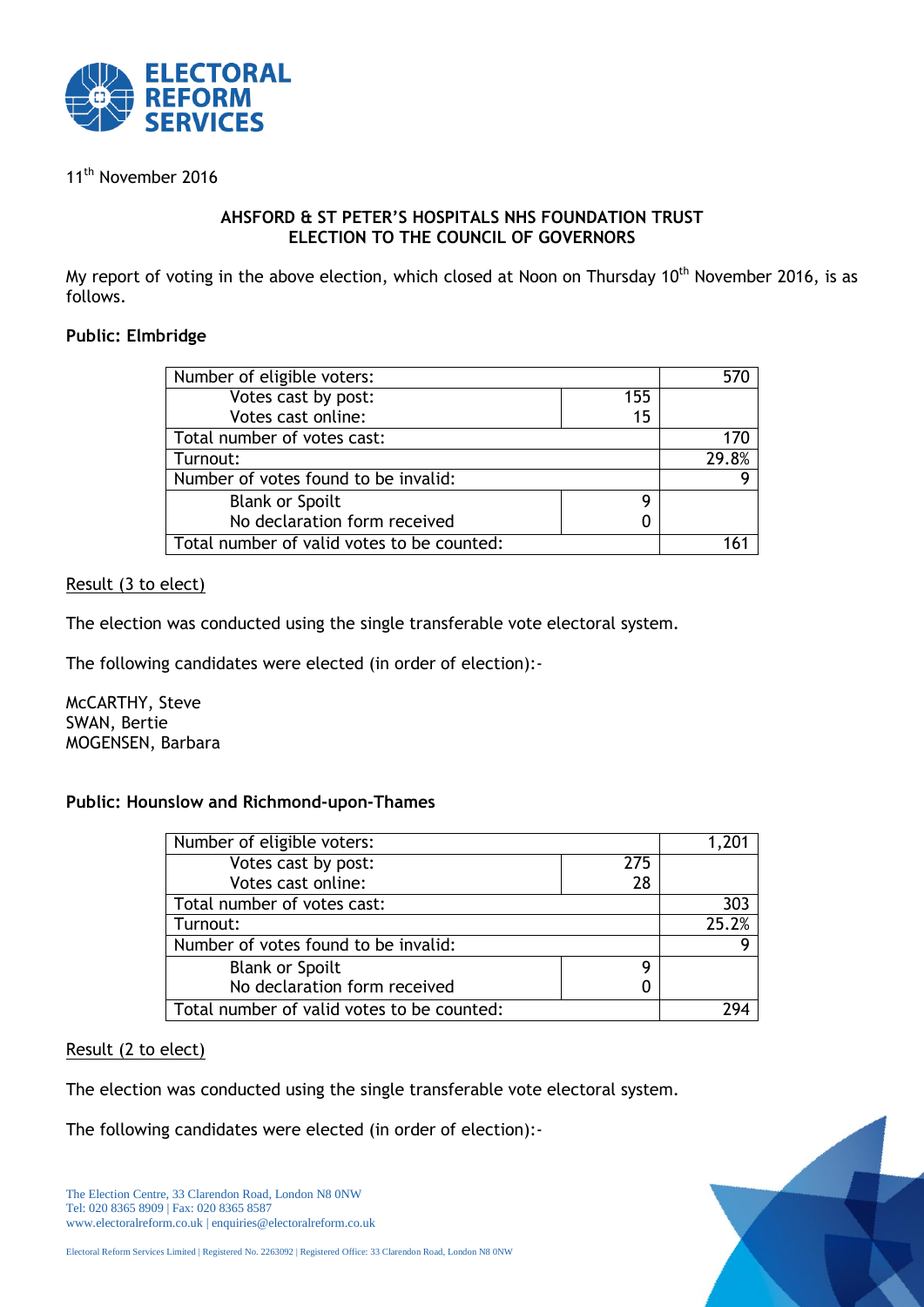FREEMANTLE, Godfrey Bernard RUPAL, Bhagat Singh

### **Public: Spelthorne**

| Number of eligible voters:                 |     | .860  |
|--------------------------------------------|-----|-------|
| Votes cast by post:                        | 551 |       |
| Votes cast online:                         | 59  |       |
| Total number of votes cast:                |     | 610   |
| Turnout:                                   |     | 32.8% |
| Number of votes found to be invalid:       |     |       |
| <b>Blank or Spoilt</b>                     | 5   |       |
| No declaration form received               |     |       |
| Total number of valid votes to be counted: |     |       |

### Result (3 to elect)

The election was conducted using the single transferable vote electoral system.

The following candidates were elected (in order of election):-

CATT, Brian BHADYE, Simon SALIAGOPOULOS, Denise

### **Public: Woking and Guildford**

| Number of eligible voters:                 |     |       |
|--------------------------------------------|-----|-------|
| Votes cast by post:                        | 432 |       |
| Votes cast online:                         | 64  |       |
| Total number of votes cast:                |     | 496   |
| Turnout:                                   |     | 24.1% |
| Number of votes found to be invalid:       |     |       |
| <b>Blank or Spoilt</b>                     | 8   |       |
| No declaration form received               | 0   |       |
| Total number of valid votes to be counted: |     |       |

### Result (3 to elect)

The election was conducted using the single transferable vote electoral system.

The following candidates were elected (in order of election):-

MOORE, Judith BRADLEY, Keith COHEN, Maurice